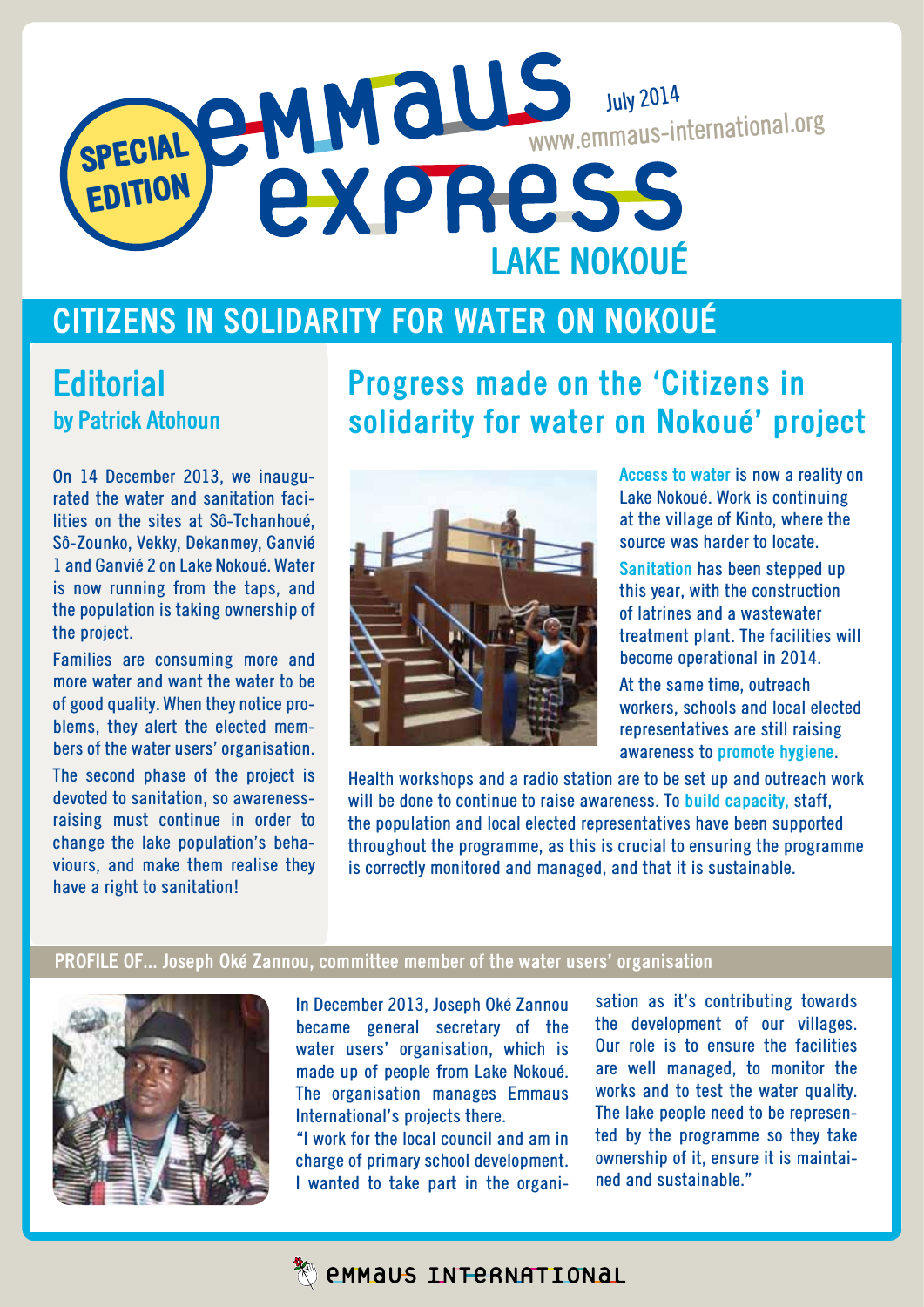#### **02** / Emmaus Express **PROGRESS MADE ON THE PROJECT**



## **This year's priority: sanitation**

This year, the sanitation phase of the programme has begun. Eighty-five latrines blocks and sanitation systems are being constructed to improve hygiene for the lake population. An effluent treatment system is also being built, which will treat faecal sludge collected from the latrines. These facilities will be financed with the contributions made by the population for each full basin of water.

#### **spotlight on... The wastewater treatment plant**

Construction of the wastewater treatment plant will finish in June, after eight months' work. The firm overseeing the work has called on the local workforce particularly for the transport of materials by pirogue.

The wastewater treatment process that has been implemented is entirely biological and is highly innovative in Africa. Tanks carried by boat are used to collect the faecal sludge from the various latrine blocks. They are then emptied out into wastewater treatment basins. The wastewater is then treated using water hyacinths, which are purifying plants used



in this type of system. No chemical products are needed. The water is treated in three weeks. Some is used to irrigate crops and some is emptied back into the lake. The dried faecal sludge is sold as fertiliser, and the purifying plants are used as fodder for livestock.

The wastewater treatment plant and latrines are going to create more than 100 environmentally-friendly jobs.

#### **fact file for 2013**

65 000 people now have access to drinking water.

1 690 000 Euros: overall cost of the water-access works on the 7 sites (community taps, water towers, pipes, utility areas)

6 water 76 towers and taps have been constructed

202 jobs created (8 operators, 93 water sellers and 101 latrine attendants) in order to ensure the infrastructure is in working order.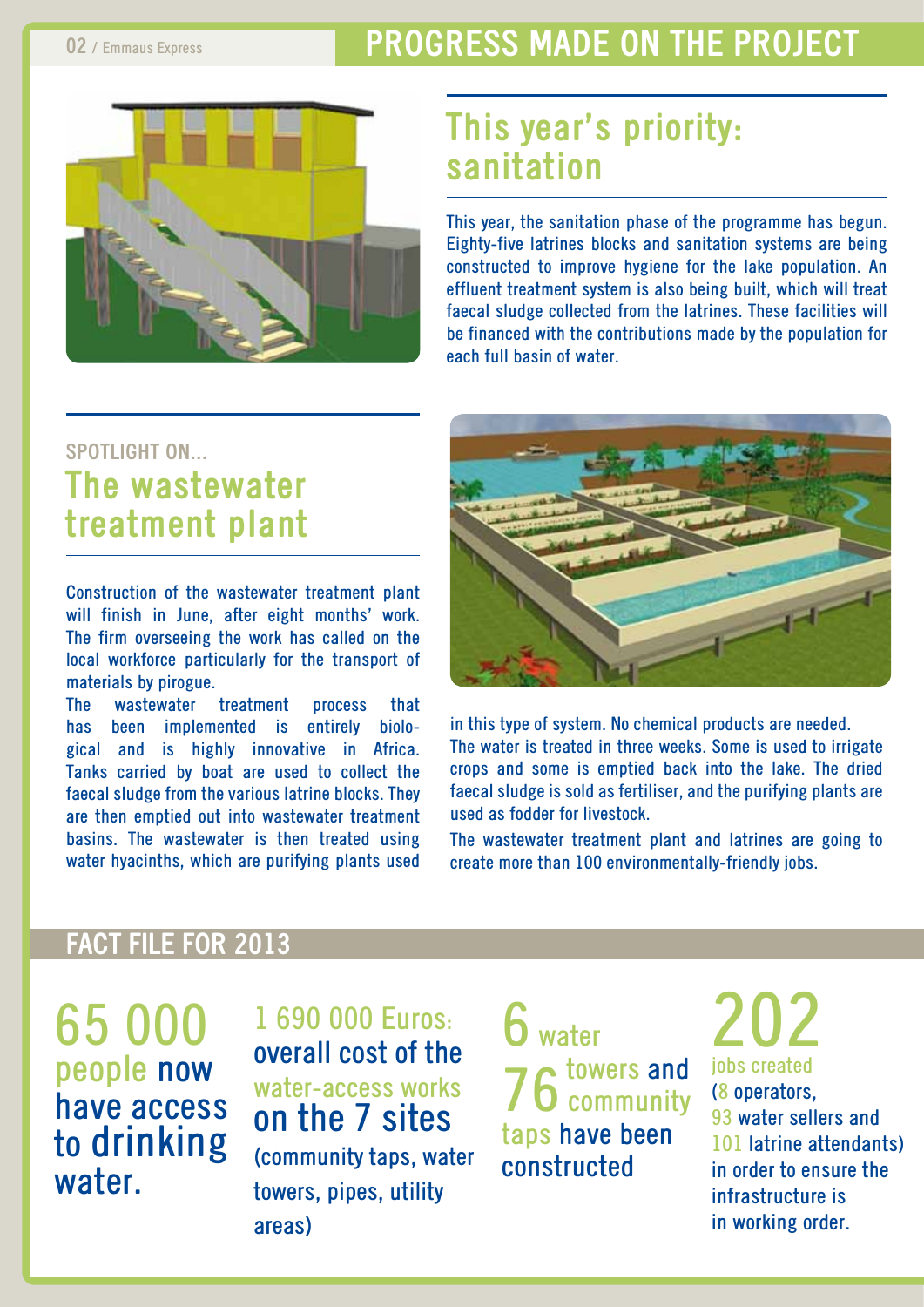#### **PROGRESS MORKCAMP** Emmaus Express / 03

From 17 to 30 March 2014, the fourth work camp on Lake Nokoué in Benin brought together participants from Emmaus groups from Benin, Spain, France, Switzerland and Uruguay. **Commission Commission Current Work** 

## **Awakening awareness**



"On the work camp, I was overcome by the poverty and people's living conditions. Seeing the project in its context on Lake Nokoué made me realise that drinking water is a source of life. They're doing a good job – you can see that from the infrastructure. The people talk about the project with pride, they've taken ownership of it. But there is still work to be done on education, awareness-raising, and managing the project. After this experience, I wonder whether in our daily lives we use water responsibly, and whether we're truly aware of its importance. We should continue promoting and supporting projects like this one – in all the regions!"

Mauricio, (Aportes, Uruguay)

# **on the lake**

"The first week was devoted to working on the lake. With help from a few local people who are particularly involved in the programme, we planted shrubs to act as a barrier around the wastewater treatment plant that's under construction.

In half a day, 600 metres of shrubs were planted. By working together, sharing our skills and experiences, it really demonstrates what solidarity in the movement is all about."

René (Alençon, France)



#### **All hands to the pumps for World Water Day**



"World Water Day on 22 March was a great event. All wearing identical blue polo shirts, we stepped onto the Calavi jetty and set off on five different pirogues. There was a great atmosphere on board with the sound of singing and tom-toms. Our floating procession passed by several villages and the people cheered as we went by. "Drinking water is life" was written on our placards and banners. When we arrived at Sô-ava town hall an elected representative forcefully underlined his support for the project!"